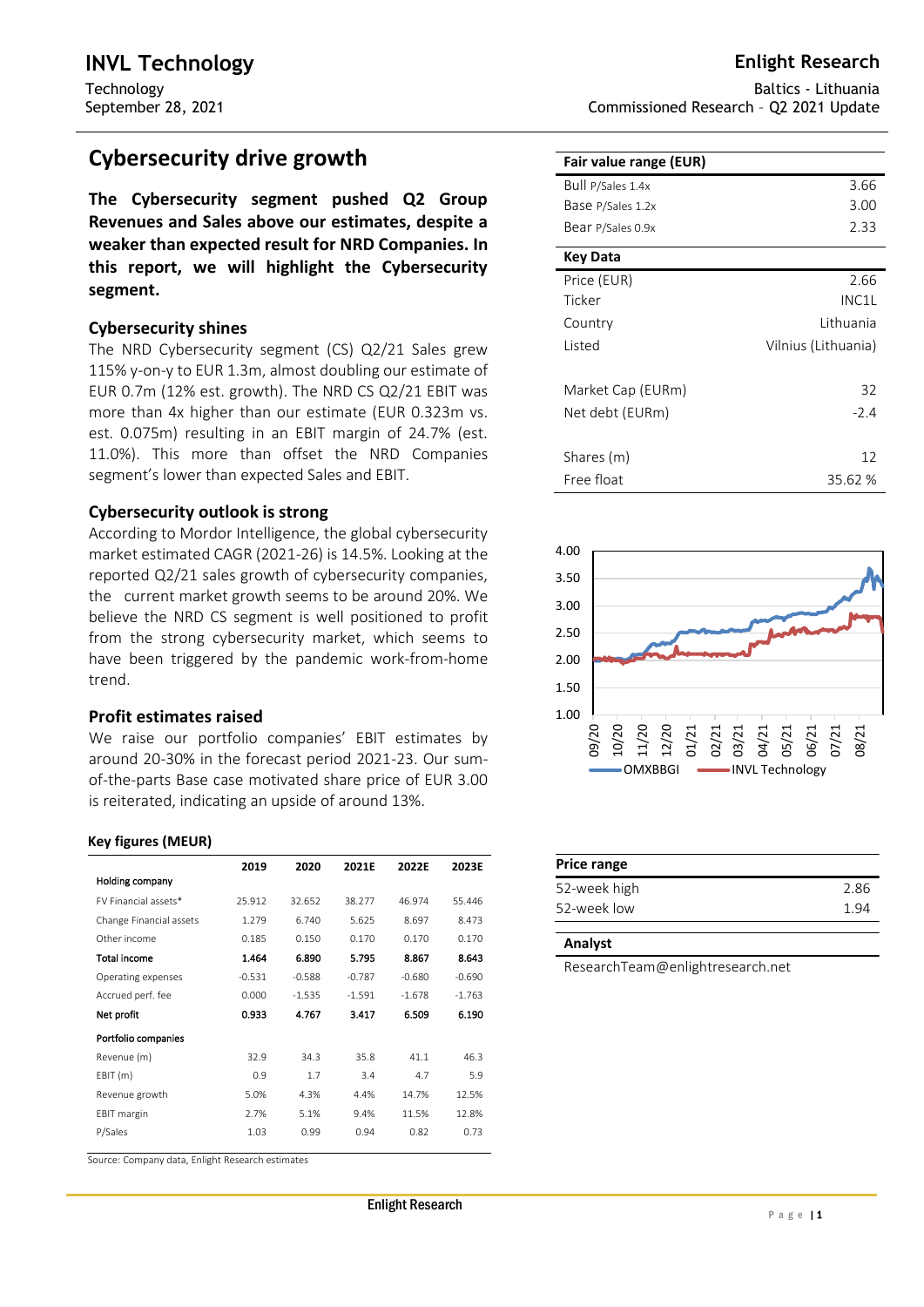# **Cybersecurity highlight**

## **Underlying market drivers augmented by pandemic**

The trend to digitalize and move to cloud services combined with an increasing number of cyber-attacks have driven the demand for cybersecurity services for many years. These drivers have been greatly augmented by the pandemic driven workfrom-home trend, catapulting the demand for cybersecurity services. The strong demand was evident in NRD CS as well as peer companies Q2/21 sales growth. For example, three out of the four small cap cybersecurity peers we identified in Sweden posted Q2/21 y-on-y Sales growth of 20-60% (one had negative growth of 13%). Advencia, which we regard as most alike to NRD CS, both in terms of client offer and size, posted a Q2/21 Sales growth of 61% (NRD CS Q2/21 sales growth was 114%). We believe the pandemic has triggered the demand for cybersecurity services for years to come i.e., it is not just a pandemic phenomenon.



Source: Enlight Research



Cybersecurity Small cap peers Q2/21 Sales growth y-on-y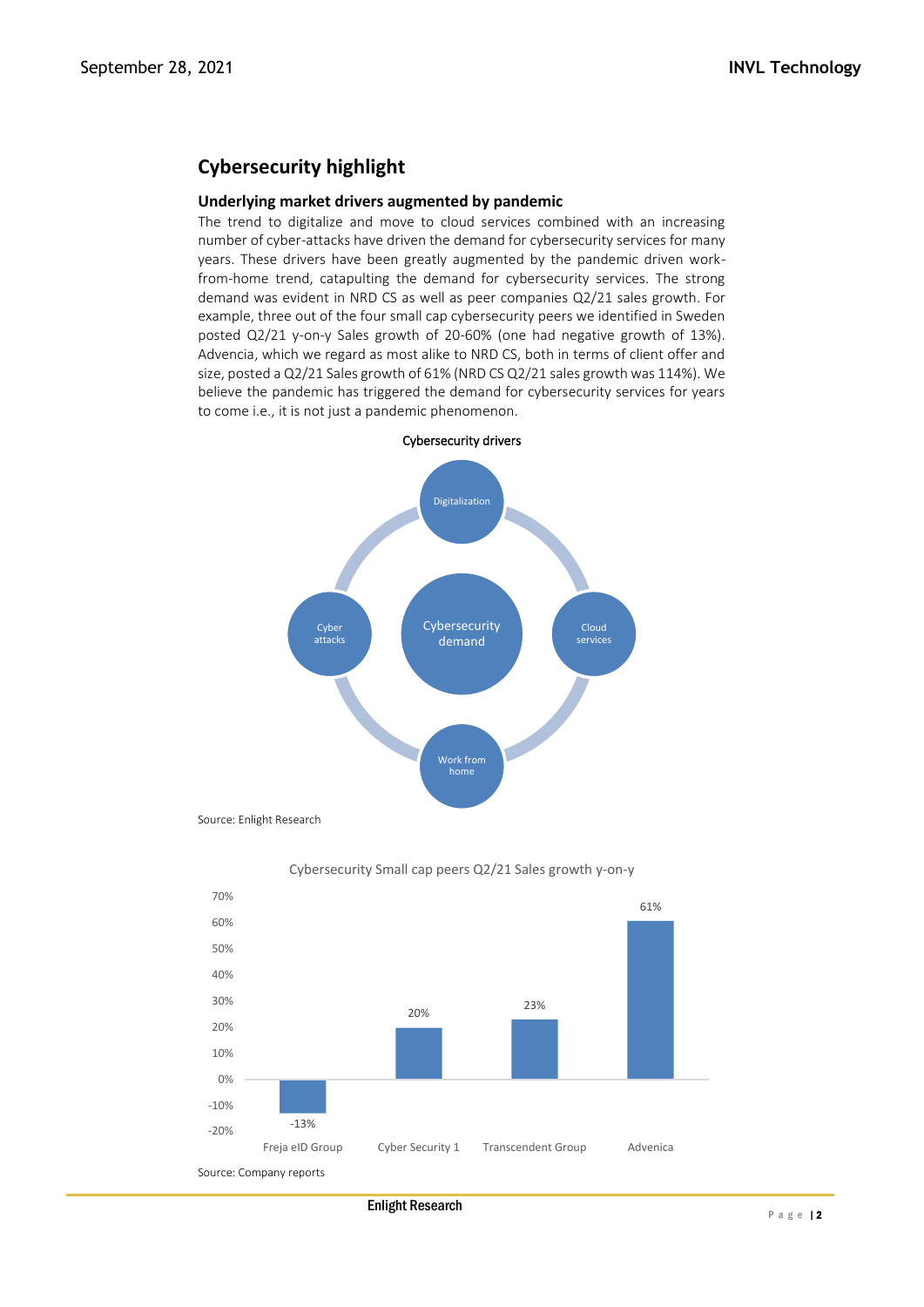#### **Perceived threat level is heightened**

According to a PWC survey done in this year, around half of the respondents experienced at least one of the following incidents: Malware via software update, Attack on software supply chain, Attack on cloud services, Business email compromise. Furthermore, at least 59% of the respondents expect an increase in reportable incidents in H2/21. We believe the perceived threat level increase is a result of the increased exposure following the pandemic driven work-from-home trend, and that companies are now realizing their cybersecurity needs to be upgraded.

#### More reportable cyber incidents expected in the second half of 2021

2020 and ytd 2021 / % who experienced the incident



2021 second half / % who expect an increase in reportable incidents

Q: Which of the following cyber and fraud incidents in 2020 and 2021-to-date has directly affected your organization?

Q: Please say how you expect a change in reportable incidents for these events in your organization in the second half of 2021 compared to the first half.

Source: PwC, US Digital Trust Insights Snapshot Survey 2021, June 2021. Base: 322

Source: PWC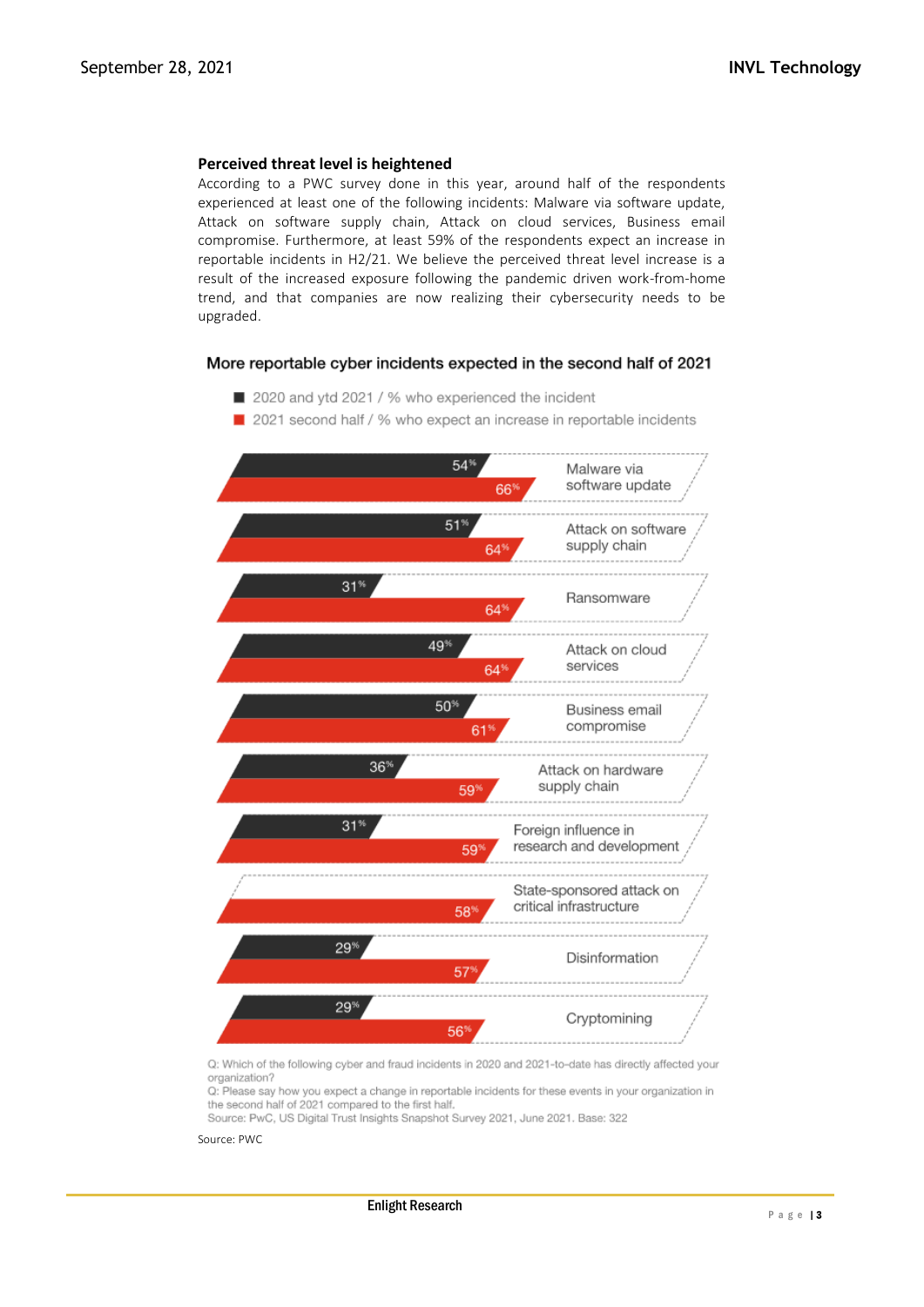### **Cybersecurity must catch up**

When the pandemic struck in Q1/20, the main priority for companies was to quickly enable employees to work from home. As this was an unforeseen emergency, the cybersecurity was often overlooked or not prioritized. In a survey done by PWC, only about half of the companies said they have fully mitigated the risks from "Enabling remote work", and less than half say they have fully mitigated the risk from "Increased digitalization", and "Accelerated cloud adoption". In our view, we are now in the phase where companies will upgrade their cybersecurity to meet the heightened risks created by the work-from-home, digitalization, and cloud adoption trends.

#### An incomplete grade: More than half haven't fully mitigated the risks from the big digital moves of 2020



Q: On a scale of 1 to 10, to what extent have you mitigated the risks associated with the following in the last 12 months? Mitigated<br>(score 9-10); Somewhat mitigated (score 7-8); Neither mitigated or not mitigated (score 5

Source: PWC (Cyber Threat Landscape report)

#### **NRD CS well positioned**

The NRD CS segment offers the full spectrum of security services, from security assessment to implementation and training. For corporations, the offer also includes managed security services where the NRD CS's team monitors, registers, and handles cybersecurity threats. In addition to having a well-positioned product offer, being in located in Lithuania, NRD CS is also well-positioned from a geopolitical perspective, free from strong Chinese, Russian, as well as US influence.

#### NRD CS services

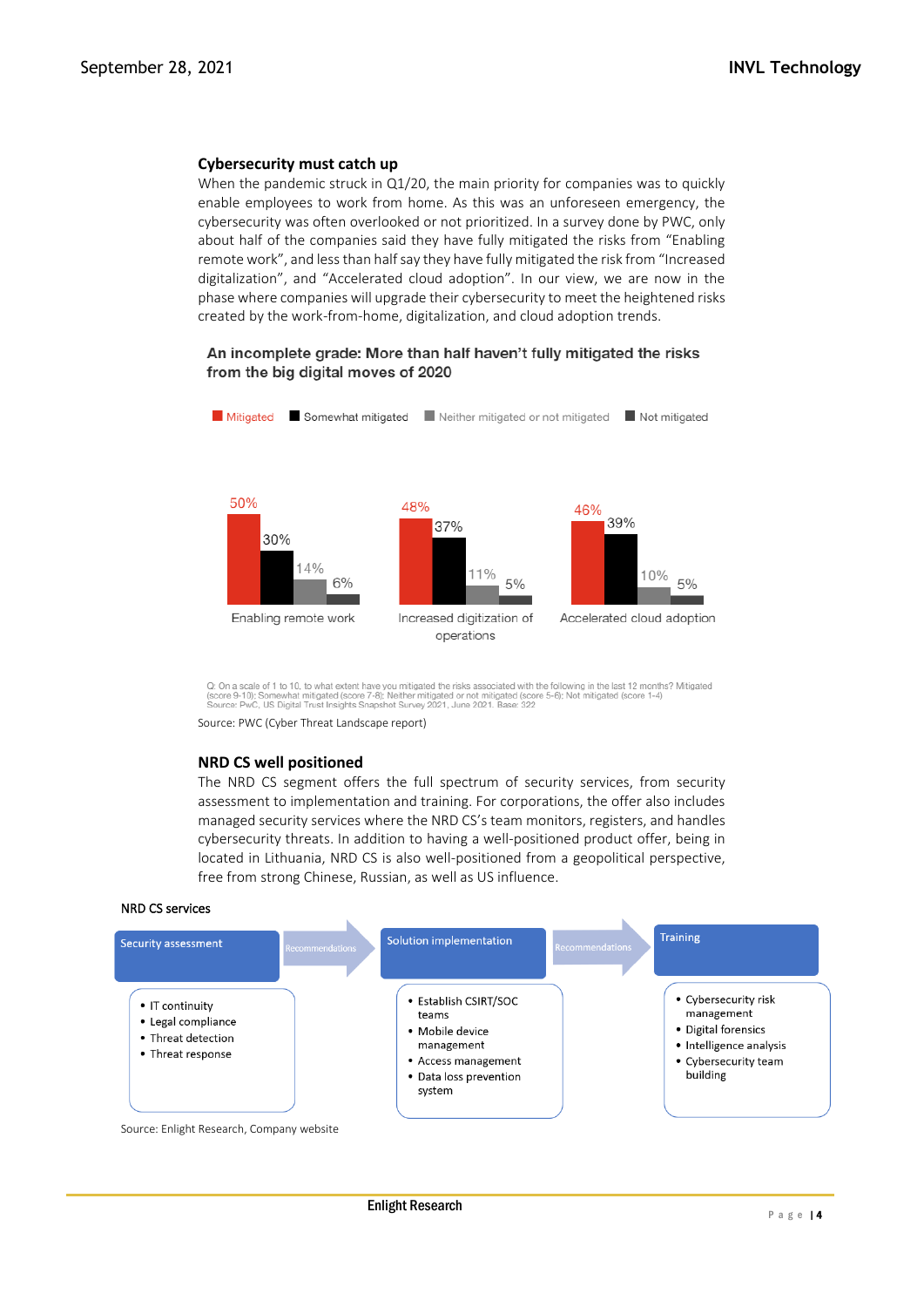# **IP assets**

In addition to offering solutions based on the leading global cybersecurity software providers (partnerships with over 30 cybersecurity companies), NRD CS also has owned developed stacks that are used in e.g., CSIRT (Computer Security Incident Response) solutions. These proprietary assets are mainly sold on a subscription basis together with support.

| Product                                                | Description                                                                                                                                                                                                                                                                                                                                                                                                                                                        | <b>Status</b>                               |
|--------------------------------------------------------|--------------------------------------------------------------------------------------------------------------------------------------------------------------------------------------------------------------------------------------------------------------------------------------------------------------------------------------------------------------------------------------------------------------------------------------------------------------------|---------------------------------------------|
| CSIRT/SOC Stack                                        | Integrated technology,<br>processes, and skills<br>framework, which when<br>deployed at a client, ensures<br>effective and mature<br>operations of their CSIRTs,<br>SOCs, or MSSPs.                                                                                                                                                                                                                                                                                | Developed, used for<br>customers' projects. |
| IntEye                                                 | Open Source Intelligence<br>gathering and analysis<br>software, which uses several AI<br>modules to continuously learn<br>from the user and<br>provocatively search for the<br>most relevant information<br>online.                                                                                                                                                                                                                                                | Developed, used for<br>customers' projects. |
| CyberSET                                               | Managed Security Service<br>Provider's (MSSP) core<br>technology automating,<br>integrating and documenting<br>the processes of MSSP service<br>delivery (security incident<br>management, threat<br>intelligence, reporting, sales<br>and service support), allowing<br>Managed Service Providers<br>(MSPs) to become MSSPs.                                                                                                                                      | Under development                           |
| CySystem project, commercial<br>brand: CollectiveSight | Collaboration-enabled<br>sectorial, critical information<br>infrastructure or national<br>cybersecurity monitoring<br>system, deployed in central and<br>node sensors form. Is being<br>used by sectorial CSIRTs and<br>SOCs, as well by MSSPs.<br>It helps monitor, promptly<br>identify, and alert about<br>abnormalities in networks. It<br>combines multiple network<br>monitoring and analysis as well<br>as automated cyber sensor<br>technology management. | Deployed in several countries.              |

#### Proprietary products

Source: Enlight Research, Company website

#### CERT (Computer Emergency Response Team)

CERT is a Computer Emergency Response Team (CERT) formed to handle computer security incidents. CERT organisations exist worldwide, and they cooperate closely, and share information about security incidents, and give notifications about security hazards. The name "Computer Emergency Response Team" was first used in 1988 by the CERT Coordination Center (CERT-CC) at Carnegie Mellon University.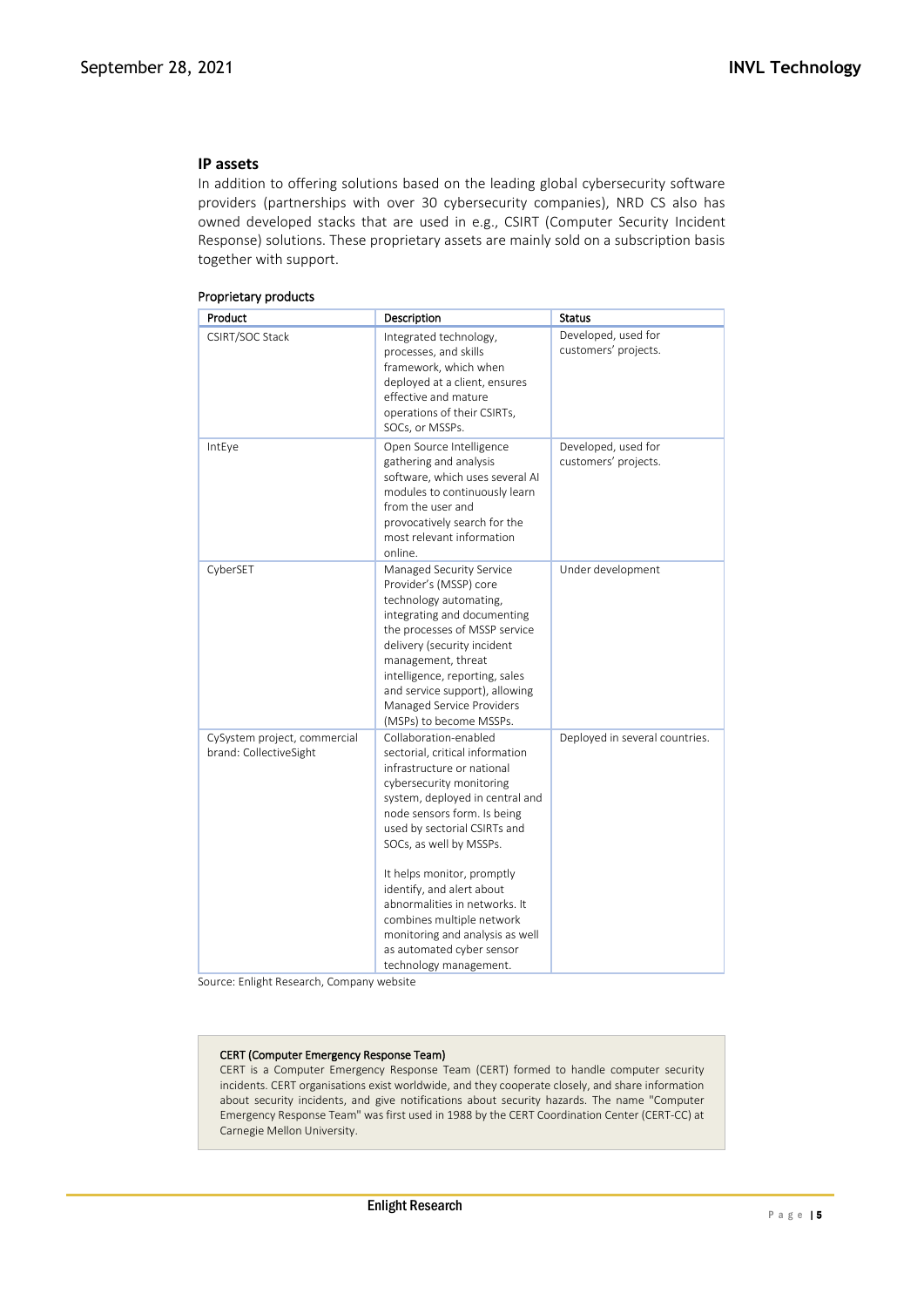#### CSIRT/SOC (Computer Incident Response Team/Security Operations Centre)

CSIRT/SOC provides a reliable and trusted single point of contact for reporting computer security incidents. CSIRT/SOC is the most effective way to structure incident detection, response and related security operations into manageable, coordinated and competent one-stop centers to deliver cybersecurity services.

#### NRD CS clients

| Client vertical         | <b>Clients</b>                                                                                                                                                                                                                                                                                                                                                                                                                                        |
|-------------------------|-------------------------------------------------------------------------------------------------------------------------------------------------------------------------------------------------------------------------------------------------------------------------------------------------------------------------------------------------------------------------------------------------------------------------------------------------------|
| <b>Public (Baltics)</b> | Ministry of Interior of the Republic of Lithuania, Lithuania's Centre of Registers, Competition<br>Council of the Republic of Lithuania, Customs Department of the Republic of Lithuania, Police<br>Department of the Republic of Lithuania, The Communications Regulatory Authority,<br>Forensic Science Centres in Lithuania and Estonia, Operator of a major natural gas<br>transmission system in Lithuania, Major Lithuanian electricity company |
| Finance (Lithuania)     | Siauliu Bankas, Unnamed major bank in Lithuania                                                                                                                                                                                                                                                                                                                                                                                                       |
| <b>Rest of World</b>    | Bangladesh Computer Council, Department of IT & Telecom under the Ministry of<br>Information & Communications, Kingdom of Bhutan, The University of Cape Town (UCT) in<br>South Africa, United Nations Development Programme in Tanzania, Banque de la République<br>du Burundi (BRB)                                                                                                                                                                 |

Source: Company reports, Company website

### **Strong positioning visible in NRD CS result**

After a 2019 Sales growth decline of 50%, the NRD CS segment posted a strong 38% growth in 2020, and so far in 2021, the y-on-y Sales growth rate has accelerated to 90% in Q1/21 and 115% in Q2/21 resulting in a H2/21 growth of 106%. This is not unique for NRD CS, as several well-known listed small cap cybersecurity peers posted strong Q2/21 sales growth. We foresee continued strong demand for cybersecurity services with above normal growth in the forecast period 2021-23 triggered by the work-from-home trend. Consequently, we raise the NRD CS Sales and EBIT forecast significantly. For 2021, we raise sales by 70% from EUR 3.8m to EUR 6.5m, followed by a +100% estimate increase in 2022-23. Our 2021 EBIT is raised from EUR 0.5m to EUR 1.3m, which is expected to increase to EUR 1.9m in 2022, and EUR 2.5m in 2023. The percentage change in estimates looks dramatic but this is a small base effect.



Cybersecurity Small cap peers Q2/21 Sales growth y-on-y

Source: Company reports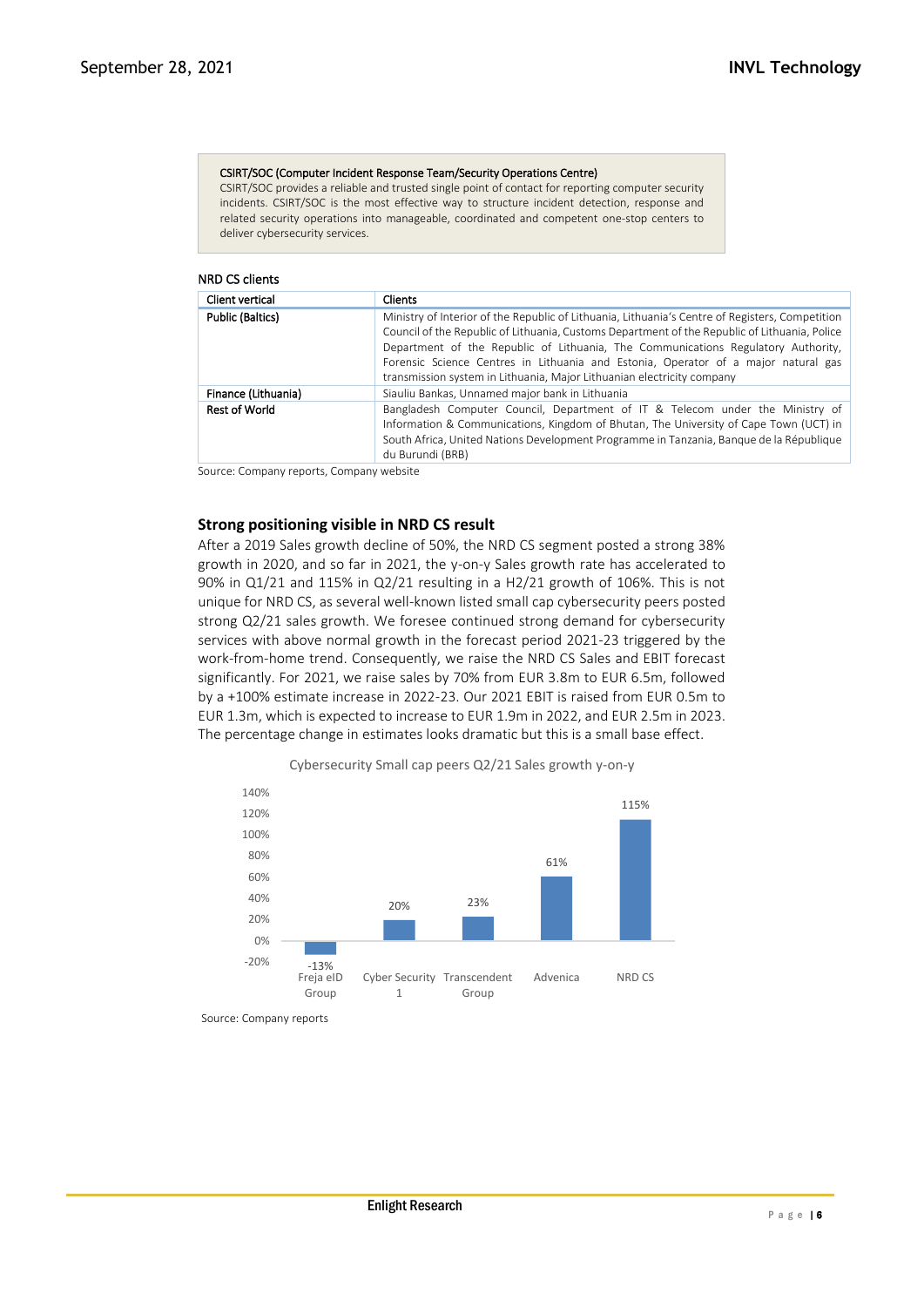

Source: Company reports, Enlight Research (estimates)

# **Base case Sum-of-the-parts (SOTP) valuation**

Our P/Sales 2021 Base case sum-of-the-parts (SOTP) valuation per share is kept at EUR 3.00 as the gain Fair value increase for the NRD CS segment to EUR 1.06 per share (prev. 0.37) is offset by the Fair value decrease for the NRD Companies and Novian Companies segments. Our Group weighted P/Sales discount to peers is still around 58% which could be considered conservative. On the other hand, Invalda Technology portfolio companies' smaller size and the low Invalda Technology share liquidity calls for a discount.

|                                                            | Weighted P/Sales 2021 |           | (W)P/Sales<br><b>Sales</b> |      | <b>Sales</b> | <b>Sales</b> | <b>Enlight</b><br>FV | Enlight<br>FV/share |
|------------------------------------------------------------|-----------------------|-----------|----------------------------|------|--------------|--------------|----------------------|---------------------|
|                                                            | Base case             | Peer avg. | discount                   | 2019 | 2020         | 2021         | (EURm)               | (EUR)               |
| Business area: Business climate improvement & e-governance |                       |           |                            |      |              |              |                      |                     |
| NRD Companies                                              | 1.9                   | 4.8       | 62%                        | 6.6  | 7.0          | 6.4          | 11.9                 | 0.97                |
| Business area: IT services & software                      |                       |           |                            |      |              |              |                      |                     |
| Novian Companies                                           | 0.8                   | 1.9       | 59%                        | 23.5 | 24.1         | 23.0         | 18.2                 | 1.49                |
| <b>Business area: Cybersecurity</b>                        |                       |           |                            |      |              |              |                      |                     |
| NRD CS                                                     | 2.0                   | 4.2       | 52%                        | 2.8  | 3.2          | 6.5          | 12.9                 | 1.06                |
| Business area: Business process outsourcing                |                       |           |                            |      |              |              |                      |                     |
| FINtime                                                    | na                    | na        | na                         | na   | na           | na           | 0.250                | 0.02                |
| Group total                                                | 1.2                   | 2.8       | 58%                        | 32.9 | 34.3         | 35.8         | 43.2                 | 3.55                |
| Sales growth                                               |                       |           |                            | 17%  | 5%           | 4%           |                      |                     |
| Add Net cash:                                              |                       |           |                            |      |              |              | 2.4                  | 0.20                |
| Group total:                                               |                       |           |                            |      |              |              | 45.6                 | 3.75                |
| Less assumed NAV discount:                                 |                       |           |                            |      |              |              | 20%                  | 20%                 |
| Less assumed NAV discount (EUR):                           |                       |           |                            |      |              |              | 9.1                  | 0.75                |
| <b>Enlight Base case Fair Value:</b>                       |                       |           |                            |      |              |              | 36.5                 | 3.00                |

Source: Historical figures (Company reports), Forecast figures (Enlight Research), Peer P/Sales average (MarketScreener, Enlight Research, Introduce). Based on peer valuation on 9 September 2021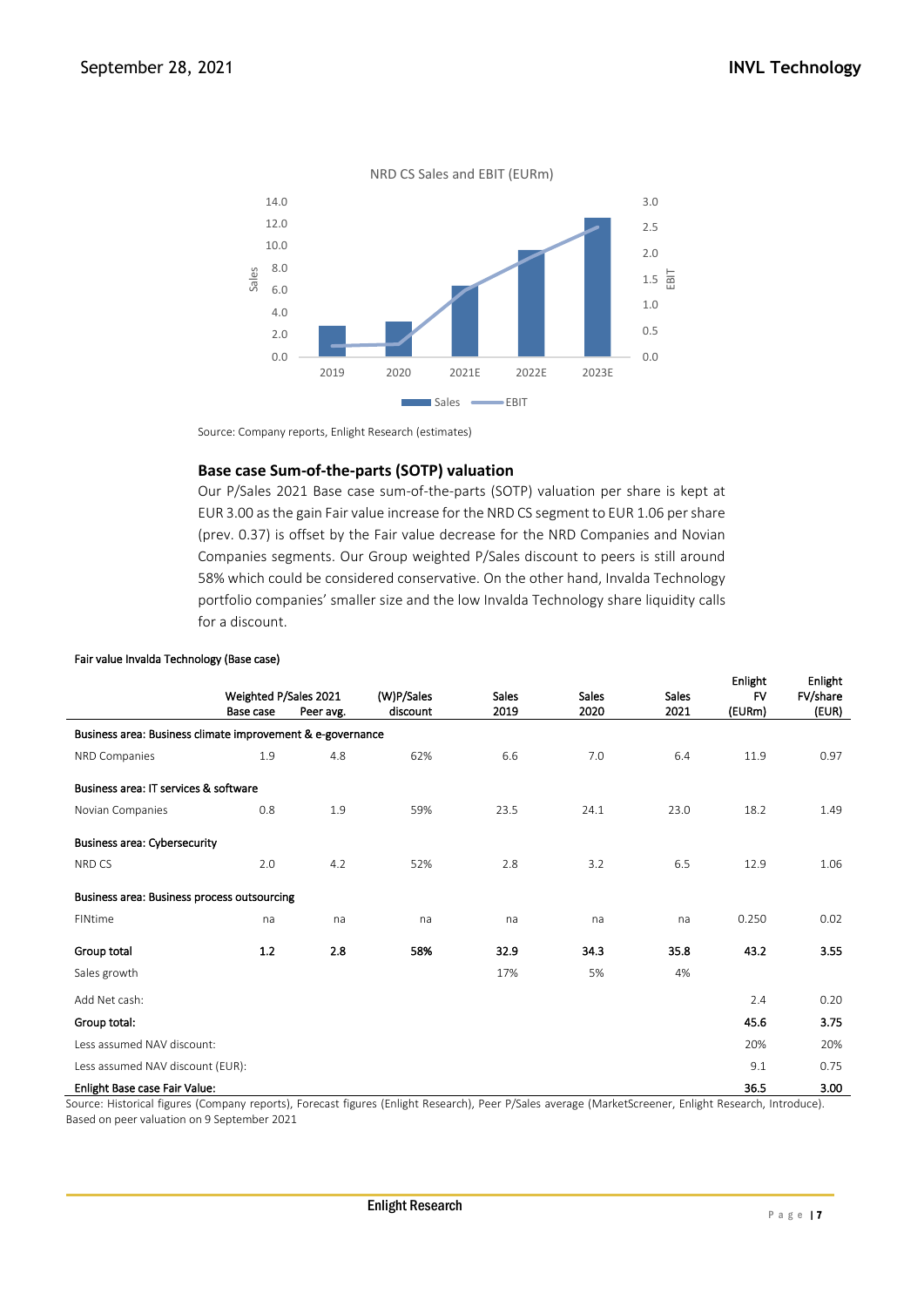# **Q2 Estimates vs. Outcome and Estimate changes**

# **Portfolio companies estimates vs. outcome**

The Q2/21 Group Sales of EUR 8.4m was in-line with our estimate as the EUR 0.6m higher NRD CS sales was offset by EUR 0.6m lower than expected NRD Companies sales. The largest segment, Novian, Q2/21 sales of EUR 5.6m was in-line with forecast. The NRD Companies Q2/21 EBIT was ERU 0.2m below our forecast. This was more than offset by better than expected profits for the Novian segment (EUR 0.1m above est.), and the NRD CS segment (EUR 0.2m above est.). Worth noting is that the NRD CS segment posted a Q2/21 EBIT that was more than 3x above our estimate.

|                                   | Q2/21    | Q2/21    |             | Diff. Q2/21 |
|-----------------------------------|----------|----------|-------------|-------------|
| Sales by portfolio company (EURm) | Estimate | Outcome  | <b>EURm</b> | %           |
| NRD Companies                     | 2.121    | 1.550    | $-0.571$    | $-26.9%$    |
| Novian                            | 5.547    | 5.574    | 0.027       | 0.5%        |
| NRD CS                            | 0.683    | 1.309    | 0.626       | 91.6%       |
| Group sales                       | 8.351    | 8.433    | 0.082       | 1.0%        |
|                                   |          |          |             |             |
|                                   | Q2/21    | Q2/21    |             | Diff. Q2/21 |
| Sales growth                      | Estimate | Outcome  | <b>EURm</b> | <b>Bps</b>  |
| NRD Companies                     | $-2.7%$  | $-28.9%$ | nm          | $-2619$     |
| Novian                            | 3.1%     | 3.6%     | nm          | 51          |
| NRD CS                            | 12.0%    | 114.6%   | nm          | 10259       |
| Group sales growth                | 2.2%     | 3.2%     | nm          | 101         |
|                                   |          |          |             |             |
|                                   |          |          |             |             |
|                                   | Q2/21    | Q2/21    |             | Diff. Q2/21 |
| EBIT by portfolio company (EURm)  | Estimate | Outcome  | <b>EURm</b> | %           |
| NRD Companies                     | 0.154    | $-0.014$ | $-0.168$    | $-109.1%$   |
| Novian                            | 0.404    | 0.533    | 0.129       | 32.0%       |
| NRD CS                            | 0.075    | 0.323    | 0.248       | 329.8%      |
| <b>Group EBIT</b>                 | 0.600    | 0.701    | 0.101       | 16.8%       |
|                                   |          |          |             |             |
|                                   | Q2/21    | Q2/21    |             | Diff. Q2/21 |
| <b>EBIT margin by Segment</b>     | Estimate | Outcome  | <b>EURm</b> | Bps         |
| NRD Companies                     | 7.2%     | $-0.9%$  | nm          | $-815$      |
| Novian                            | 7.3%     | 9.6%     | nm          | 228         |
| NRD CS                            | 11.0%    | 24.7%    | nm          | 1368        |

Source: Company reports, Enlight Research

# **Portfolio companies Estimate changes**

Our Total Sales estimate for all portfolio companies is lowered by 1% for 2021E. For 2022-23, we have raised our Total Sales by 3-6%, driven by the NRD CS segment. Our Total EBIT for all portfolio companies is raised by about 20-30% in the forecast period 2021-23 underpinned by high-margin NRD CS sales.

| Sales all portfolio companies (EURm) | 2021E   | 2022E | 2023E |
|--------------------------------------|---------|-------|-------|
| Old estimate                         | 36.3    | 40.0  | 43.8  |
| New estimate                         | 35.8    | 41.1  | 46.3  |
| Change                               | $-0.4$  | 1.1   | 2.5   |
| Change (pct)                         | $-1.1%$ | 2.7%  | 5.7%  |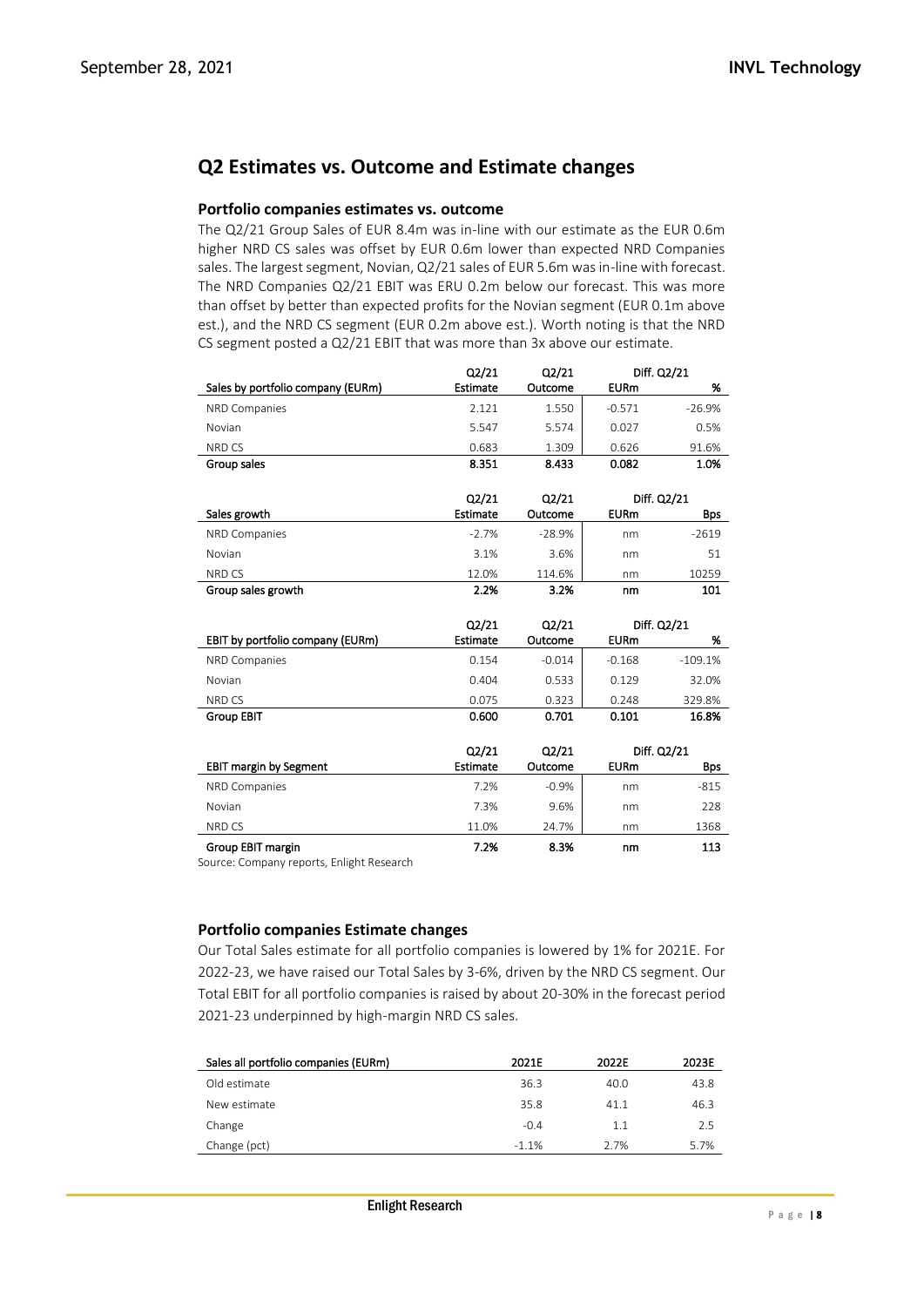| EBIT all portfolio companies (EURm) | 2021E | 2022E | 2023E |
|-------------------------------------|-------|-------|-------|
| Old estimate                        | 2.7   | 3.9   | 4.5   |
| New estimate                        | 3.4   | 4.7   | 5.9   |
| Change                              | 0.7   | 0.8   | 1.4   |
| Change (pct)                        | 24.9% | 20.8% | 31.0% |

Source: Company reports, Enlight Research

#### **Holding company Estimate changes**

We raise our Fair value of financial assets by 6% for 2021 and 14% for 2022 driven by the NRD CS segment. The change in Fair value of financial assets has big impact on the Holding company estimated Total income and EBIT as this is mainly made up of Fair value changes. Important to note is that the Holding company Income statement mainly consist of non-cash flow items e.g., the Change in Fair value of financial assets which will not be converted to cash until exits are made, while the performance fee provisions will not become a cash outflow until it is paid out at the end of the company life (2026 or later).

#### Holding company Estimate changes

| Fair value financial assets | 2021E  | 2022E  | 2023E |
|-----------------------------|--------|--------|-------|
| Old estimate                | 36.0   | 41.2   | na    |
| New estimate                | 38.3   | 47.0   | 55.4  |
| Change                      | 2.3    | 5.8    | na    |
| Change (pct)                | 6.2%   | 14.0%  | na    |
|                             |        |        |       |
| Change FV financial assets  | 2021E  | 2022E  | 2023E |
| Old estimate                | 3.4    | 5.2    | na    |
| New estimate                | 5.6    | 8.7    | 8.5   |
| Change                      | 2.3    | 3.5    | na    |
| Change (pct)                | 66.7%  | 67.6%  | na    |
|                             |        |        |       |
| <b>Total income</b>         | 2021E  | 2022E  | 2023E |
| Old estimate                | 3.5    | 5.4    | na    |
| New estimate                | 5.8    | 8.9    | 8.6   |
| Change                      | 2.3    | 3.5    | na    |
| Change (pct)                | 63.5%  | 65.4%  | na    |
|                             |        |        |       |
| <b>EBIT</b>                 | 2021E  | 2022E  | 2023E |
| Old estimate                | 1.2    | 3.1    | na    |
| New estimate                | 3.4    | 6.5    | 6.2   |
| Change                      | 2.2    | 3.4    | na    |
| Change (pct)                | 187.5% | 112.7% | na    |

Source: Enlight Research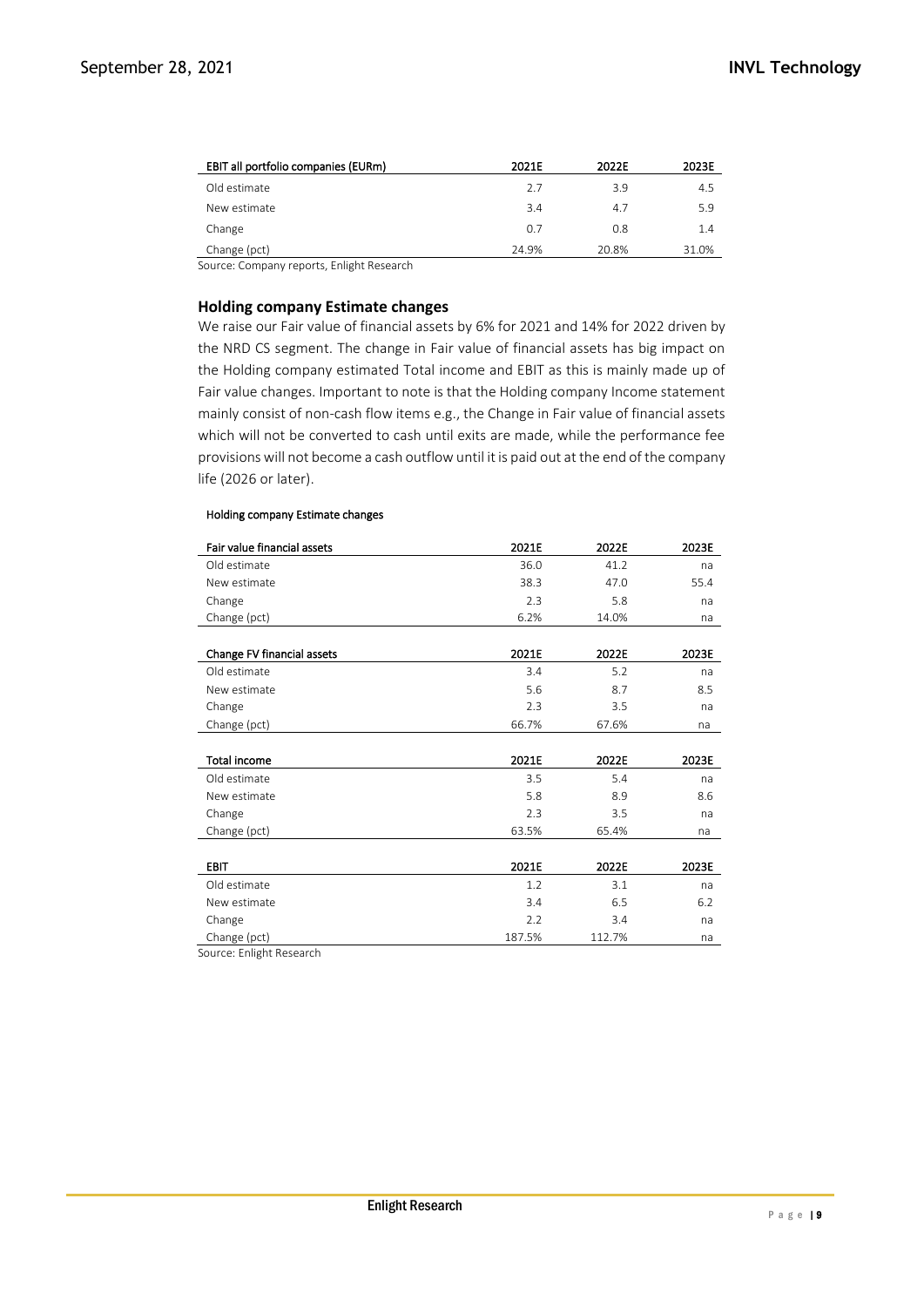# **Valuation**

# **Peer valuation**

Since our last update in April this year, the Cybersecurity peers' P/Sales multiple has increased from 2.7x to 4.2x, which we believe reflects demand triggered by the pandemic. Meanwhile, the P/Sales multiple for the software and infrastructure peers has decreased, while the consulting peers are trading at the same levels as in April.



Peer multiple development since Initiation May 2020 to Q4/20 Update

28-May (Initiation) 28-Aug (Q2/20 update) 13-Nov (Q3/20 Update) 7 Apr (Q4/20 Update) 23 Aug (Q2/21 Update)

Source: MarketScreener, Enlight Research, Introduce Research, DnB research, prices on 22 September 2021

#### Peer tables IT Infrastructure services

|                            |             |            |        | Mcap   |         |         |         | EBIT      | EBIT      | EBIT     |
|----------------------------|-------------|------------|--------|--------|---------|---------|---------|-----------|-----------|----------|
|                            |             |            | Price  | (m)    | P/Sales | P/Sales | P/Sales | marg.     | marg.     | marg.    |
| Company                    | Ticker      | Ccy        | (last) | (last) | 2020    | 2021E   | 2022E   | 2020      | 2021E     | 2022E    |
| Dustin                     | <b>DUST</b> | <b>SEK</b> | 94.20  | 10,656 | 0.81    | 0.72    | 0.58    | 2.9%      | 3.8%      | 4.1%     |
| Proact IT                  | PACT        | <b>SEK</b> | 69.90  | 1,919  | 0.53    | 0.52    | 0.50    | 5.1%      | 4.8%      | 5.6%     |
| Atea                       | ATEA        | <b>NOK</b> | 154.80 | 17,283 | 0.44    | 0.42    | 0.40    | 2.2%      | 2.6%      | 2.9%     |
| CGit                       | CGIT B      | <b>SEK</b> | 48.80  | 77     | 0.96    | 0.80    | 0.77    | 3.6%      | 3.5%      | 3.5%     |
| Average                    |             |            |        |        | 0.68    | 0.61    | 0.56    | 3.4%      | 3.7%      | 4.0%     |
| Median                     |             |            |        |        | 0.67    | 0.62    | 0.54    | 3.3%      | 3.6%      | 3.8%     |
| Cybersecurity              |             |            |        |        |         |         |         |           |           |          |
|                            |             |            |        | Mcap   |         |         |         | EBIT      | EBIT      | EBIT     |
|                            |             |            | Price  | (m)    | P/Sales | P/Sales | P/Sales | marg.     | marg.     | marg.    |
| Company                    | Ticker      | Ccy        | (last) | (last) | 2020    | 2021E   | 2022E   | 2020      | 2021E     | 2022E    |
| Clavister Holding          | CLAV        | <b>SEK</b> | 7.06   | 387    | 3.0     | 2.6     | 2.2     | $-35.7%$  | $-25.2%$  | $-7.8%$  |
| Freja elD Group            | FREJA       | <b>SEK</b> | 18.90  | 357    | 16.3    | 12.4    | 4.6     | $-197.3%$ | $-115.3%$ | $-1.4%$  |
| Advenica                   | ADVE        | <b>SEK</b> | 16.45  | 545    | 6.5     | 6.1     | 5.9     | $-22.0%$  | $-5.6%$   | 1.1%     |
| F-Secure                   | FSC1V       | <b>EUR</b> | 4.75   | 752    | 3.4     | 3.2     | 3.0     | 10.4%     | 9.9%      | 11.1%    |
| FirEye                     | <b>FEYE</b> | <b>USD</b> | 17.70  | 4,202  | 4.5     | 8.8     | 7.3     | 8.3%      | $-25.0%$  | $-12.5%$ |
| Cyber Security 1           | CYB1        | <b>EUR</b> | 0.03   | 9      | 0.3     | 0.3     | 0.3     | $-16.8%$  | 5.0%      | 9.1%     |
| Average                    |             |            |        |        | 5.7     | 5.6     | 3.9     | $-42.2%$  | $-26.0%$  | $-0.1%$  |
| Median                     |             |            |        |        | 3.9     | 4.7     | 3.8     | $-19.4%$  | $-15.3%$  | $-0.2%$  |
| Average excluding extremes |             |            |        |        | 3.5     | 4.2     |         | $-11.2%$  | $-8.2%$   |          |
|                            |             |            |        |        |         |         |         |           |           |          |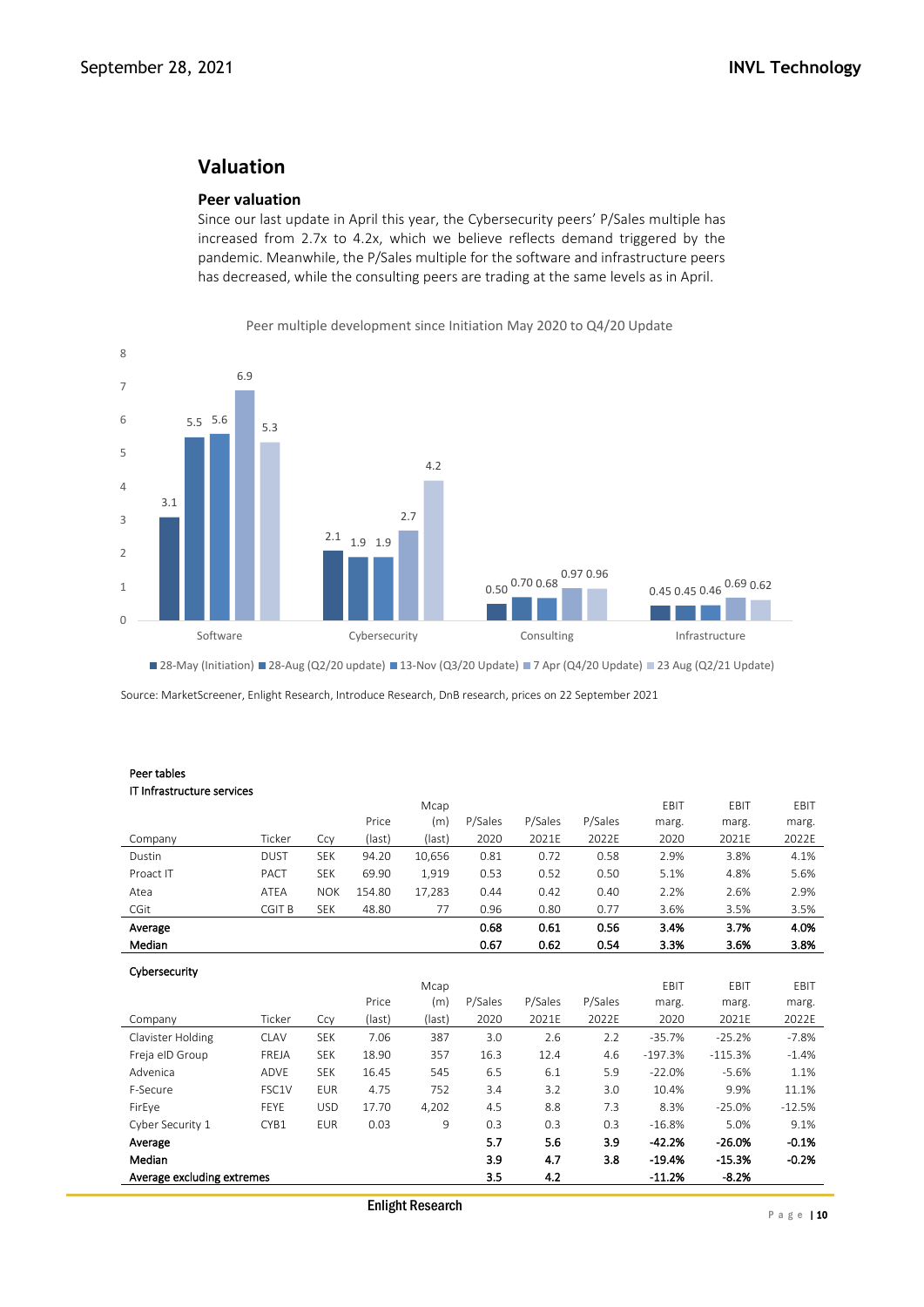#### Software

|                             |                |            |        | Mcap   |              |              |              | EBIT         | EBIT         | EBIT         |
|-----------------------------|----------------|------------|--------|--------|--------------|--------------|--------------|--------------|--------------|--------------|
|                             |                |            | Price  | (m)    | P/Sales      | P/Sales      | P/Sales      | marg.        | marg.        | marg.        |
| Company                     | Ticker         | Ccy        | (last) | (last) | 2020         | 2021E        | 2022E        | 2020         | 2021E        | 2022E        |
| Agillic                     | AGILC          | <b>DKK</b> | 24     | 226    | 4.5          | 4.3          | 4.1          | $-17%$       | $-9%$        | 2%           |
| <b>Artificial Solutions</b> | <b>ASAI</b>    | <b>SEK</b> | 7.07   | 465    | 8.6          | 11.6         | 4.3          | $-157%$      | $-188%$      | $-18%$       |
| <b>Briox</b>                | <b>BRIX</b>    | <b>SEK</b> | 5.74   | 261    | 58.5         | 44.2         | 25.1         | $-518%$      | $-342%$      | $-188%$      |
| Efecte Oyj                  | EFECTE         | <b>EUR</b> | 14.8   | 92     | 6.2          | 5.3          | 4.6          | $-2%$        | 2%           | 7%           |
| FormPipe Software           | FPIP           | <b>SEK</b> | 31.95  | 1,717  | 4.3          | 4.1          | 3.7          | 13%          | 13%          | 11%          |
| Fortnox                     | <b>FNOX</b>    | <b>SEK</b> | 568    | 34,633 | 49.9         | 36.4         | 27.7         | 38%          | 33%          | 36%          |
| LeadDesk Oyj                | LEADD          | <b>EUR</b> | 22.7   | 120    | 8.7          | 4.7          | 3.8          | 2%           | 3%           | 5%           |
| Lime Technologies           | LIME           | <b>SEK</b> | 369.8  | 4,912  | 14.5         | 11.9         | 10.0         | 25%          | 24%          | 25%          |
| Litium                      | LITI           | <b>SEK</b> | 18.5   | 244    | 5.0          | 3.9          | 3.0          | $-37%$       | $-19%$       | 4%           |
| Siili Solutions Oyj         | SIILI          | <b>EUR</b> | 13.72  | 96     | 1.2          | 1.0          | 1.0          | 6%           | 10%          | 11%          |
| Zutec                       | ZUTEC          | <b>SEK</b> | 6.98   | 309    | 11.6         | 10.3         | 9.4          | $-133%$      | $-17%$       | 3%           |
| Average                     |                |            |        |        | 15.7         | 12.5         | 8.8          | $-70.8%$     | $-44.6%$     | $-9.3%$      |
| Median                      |                |            |        |        | 8.6          | 5.3          | 4.3          | $-2.2%$      | 2.3%         | 5.0%         |
| Average excluding extremes  |                |            |        |        | 7.2          | 6.3          | 4.9          |              |              |              |
| <b>IT Consulting</b>        |                |            |        |        |              |              |              |              |              |              |
|                             |                |            |        | Mcap   |              |              |              | EBIT         | EBIT         | EBIT         |
|                             |                |            | Price  | (m)    | P/Sales      | P/Sales      | P/Sales      | marg.        | marg.        | marg.        |
| Company                     | Ticker         | Ccy        | (last) | (last) | 2020         | 2021E        | 2022E        | 2020         | 2021E        | 2022E        |
| <b>B3 Consulting Group</b>  | B <sub>3</sub> | <b>SEK</b> | 65.2   | 559    | 0.65         | 0.58         | 0.53         | 4.9%         | 5.8%         | 9.4%         |
| CAG Group                   | CAG            | <b>SEK</b> | 89.8   | 633    | 1.19         | 0.96         | 0.88         | 6.9%         | 7.3%         | 8.5%         |
| Digia Oyj                   | <b>DIGIA</b>   | <b>EUR</b> | 6.76   | 180    | 1.30         | 1.19         | 1.13         | 10.1%        | 8.2%         | 9.2%         |
|                             | <b>EMPIR</b>   |            |        |        |              |              |              |              |              |              |
| <b>Empir Group</b>          | B              | <b>SEK</b> | 23.2   | 128    | 0.64         | 0.88         | 0.81         | $-0.9%$      | $-8.2%$      | $-2.2%$      |
| Solteg Oyj                  | SOLTEQ         | <b>EUR</b> | 5.42   | 105    | 1.74         | 1.50         | 1.38         | 8.8%         | 13.1%        | 13.8%        |
| Time People Group           | <b>TPGR</b>    | <b>SEK</b> | 29.4   | 213    | 1.03         | 1.10         | 1.07         | 6.3%         | 6.5%         | 6.5%         |
|                             |                |            |        |        |              |              |              |              |              |              |
| Innofactor Plc              | IFA1V          | <b>EUR</b> | 1.49   | 56     | 0.84         | 0.81         | 0.78         | 3.8%         | 10.1%        | 9.6%         |
| Average<br>Median           |                |            |        |        | 1.05<br>1.03 | 1.00<br>0.96 | 0.94<br>0.88 | 5.7%<br>6.3% | 6.1%<br>7.3% | 7.8%<br>9.2% |

Source: MarketScreener, Enlight Research, Introduce Research, DnB research, prices on 22 September 2021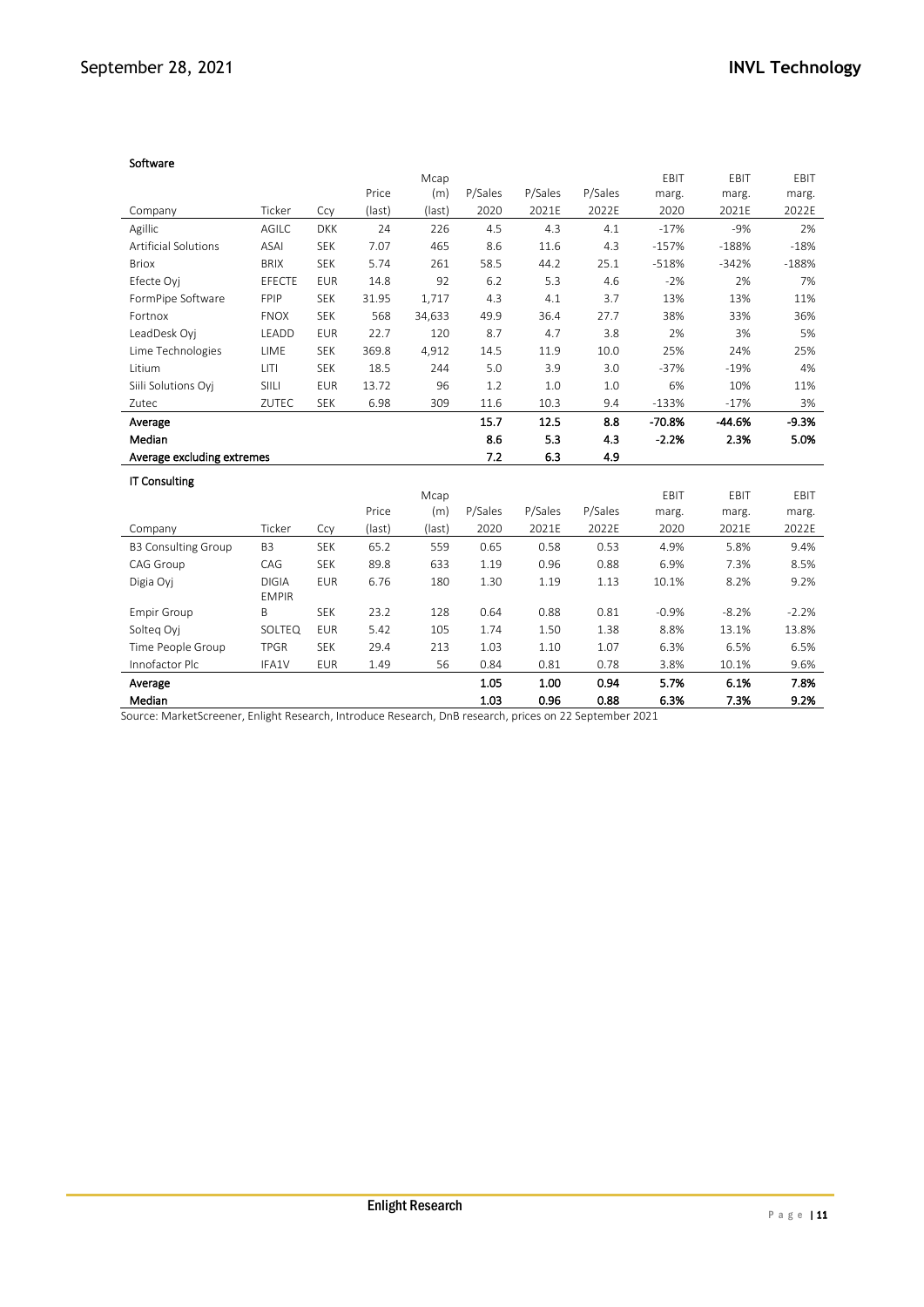# **Sum-of-the-parts valuation (SOTP)**

Our Base case Fair value for all portfolio companies is EUR 43.2m which including the Net cash of EUR 2.4m sums up to EUR 45.6m or EUR 3.75 per share. Applying our assumed NAV discount of 20% leaves a Fair value of EUR 3.00 per share indicating an upside of around 13% (based on share price of EUR 2.66). The corresponding values for our Bull and Bear scenarios are EUR 3.66, and EUR 2.33, respectively. The wide span between our scenarios depicts the high risk but also opportunity inherent in small technology companies, especially in the software area. Note that the SOTP valuation also includes FINTime equal to the external valuation of EUR 0.25m reported in the Q2 2021 report.

#### SOTP valuation scenarios

|          | <b>Sales 2021E</b> |         | F٧     | <b>FINTime</b> | F٧     | External<br>valuation | Net cash | IVCL<br>cash/<br>share | <b>NAV</b> | NAV/<br>share | <b>NAV</b> | Motivated<br>share price | Upside/  |
|----------|--------------------|---------|--------|----------------|--------|-----------------------|----------|------------------------|------------|---------------|------------|--------------------------|----------|
| Scenario | (EURm)             | P/Sales | (EURm) | (EURm)         | (EURm) | (EURm)                | (EURm)   | (EURm)                 | (EURm)     | (EUR)         | discount   | (EUR)                    | Downside |
| Bull     | 37.0               | 4.4     | 53.1   | 0.3            | 53.4   | 31.8                  | 2.4      | 0.20                   | 55.8       | 4.58          | 20%        | 3.66                     | 38%      |
| Base     | 37.0               | 1.2     | 42.9   | 0.3            | 43.2   | 31.8                  | 2.4      | 0.20                   | 45.6       | 3.75          | 20%        | 3.00                     | 13%      |
| Bear     | 37.0               | 0.9     | 32.7   | 0.3            | 33.0   | 31.8                  | 2.4      | 0.20                   | 35.4       | 2.91          | 20%        | 2.33                     | $-13%$   |

Net

Source: Company reports (historical), Enlight Research (forecast), \*calculated on share price of EUR 2.66

# **Enlight Fair value vs. External valuation**

Compared to the external valuation of the financial assets of EUR 31.8m given in the Q2/21 report, our estimated Fair value is EUR 11.4m or 36% higher (before net cash, and NAV discount). The main valuation difference is for NRD CS (Cybersecurity) where our valuation is EUR 7.4m higher, followed by NRD Companies where our valuation is EUR 4.7m higher. For Novian Companies, we are slightly more conservative than the external valuator. Compared to the Q4/20 Update, our valuation has remained nearly unchanged - a slight increase of EUR 0.1m, while the external valuation has slightly decreased by 3% or EUR 0.8m.

#### Fair Value vs. External valuation

|                  | <b>Enlight Research</b> | Q2 2021<br><b>External valuation</b> |              |           |
|------------------|-------------------------|--------------------------------------|--------------|-----------|
| Company          | Fair Value (EURm)       | Fair Value (EURm)                    | Diff. (EURm) | Diff. (%) |
| NRD CS           | 12.9                    | 5.5                                  | 7.4          | 136%      |
| NRD Companies    | 11.9                    | 7.2                                  | 4.7          | 65%       |
| <b>FINTime</b>   | 0.3                     | 0.3                                  | 0.0          | 0%        |
| Novian Companies | 18.2                    | 18.9                                 | $-0.8$       | -4%       |
| Total            | 43.2                    | 31.8                                 | 11.4         | 36%       |

Source: Enlight Research, Company report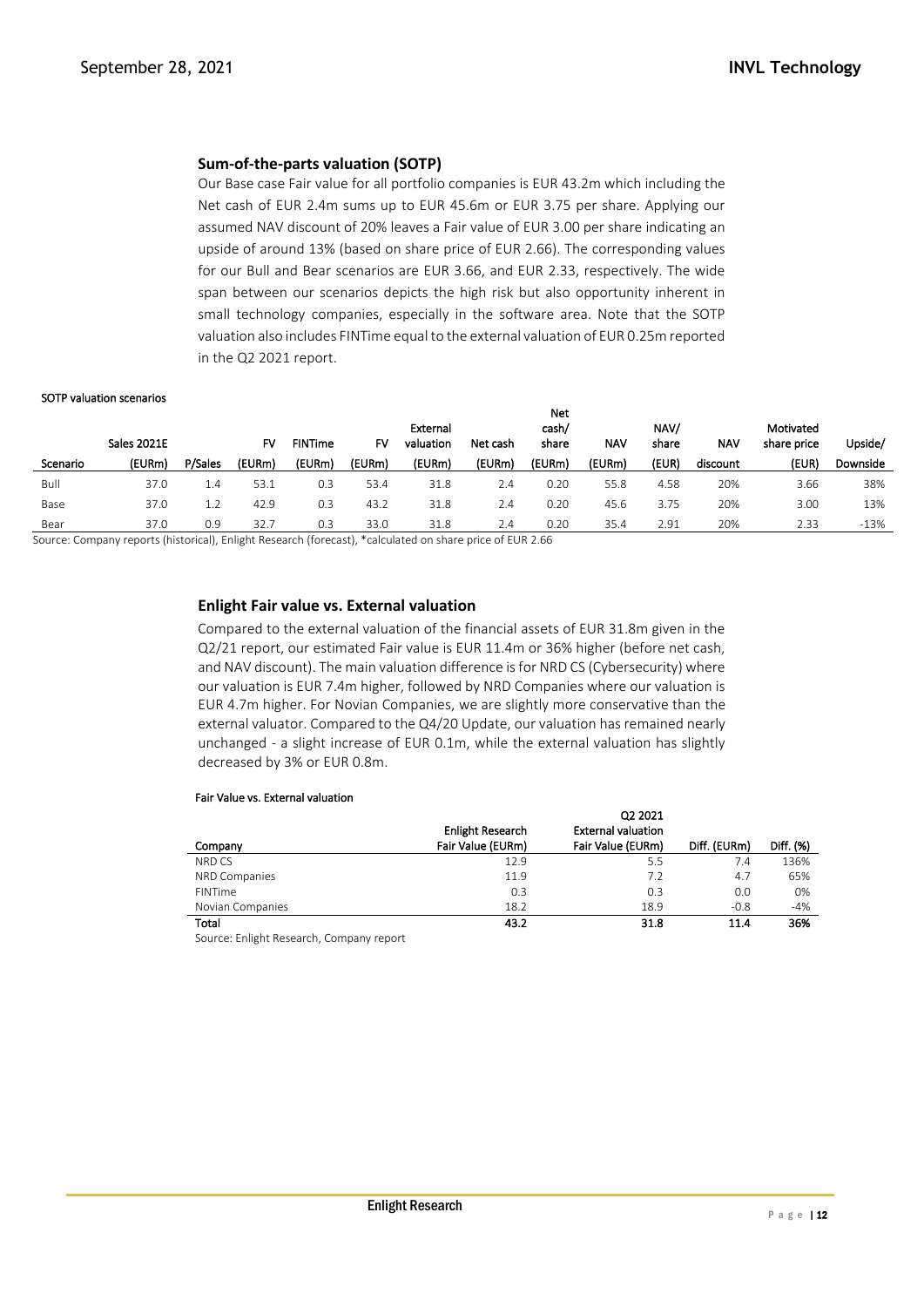# **Risk factors**

Below is a list of what we believe are some of the most important risks, however, this list should not be regarded as a complete list of risks.

# **COVID-19 risk**

So far, the effect of the Covid-19 on INVL Technology's portfolio companies has been limited. However, a prolonged period of travel restrictions due to Covid-19 will most likely affect the sales of new products as it is dependent on face-to-face meetings.

# **Risk of change of technology**

The technology sector is in constant change. Failure to adapt and learn a new technology could result in a drop in sale and earnings and hence lower the Fair value of the company.

# **The state of the M&A market**

If the market for mergers and acquisitions is depressed during the exit phase (mainly 2026 with possible 2 years extension), the deal valuations could be lower than expected and it could be hard to sell portfolio companies.

# **Political risk**

A significant share of clients are public institutions and hence the company has exposure to public sector contracts, which entails political risks.

# **Intellectual Property risk**

A significant share of the company's assets consists of intellectual property in the form of proprietary software and technology know-how. Therefore, the risk that somebody will try and steal intellectual property is present.

# **Valuation risk**

The fair value of the holding companies is done by an independent external valuation firm. However, there is no guarantee that the final exit price of company will be according to the external valuation, nor to our valuation.

# **NAV discount risk**

Even though the NAV of INVL Technology increases, there is no guarantee that the share price will increase as the NAV discount could increase as well.

# **Liquidity risk**

The trading activity (liquidity) on the Nasdaq Baltic Exchange is low relative to most Western European markets. Therefore, it may be hard to buy and sell large amounts of INVL Technology shares without affecting the share price.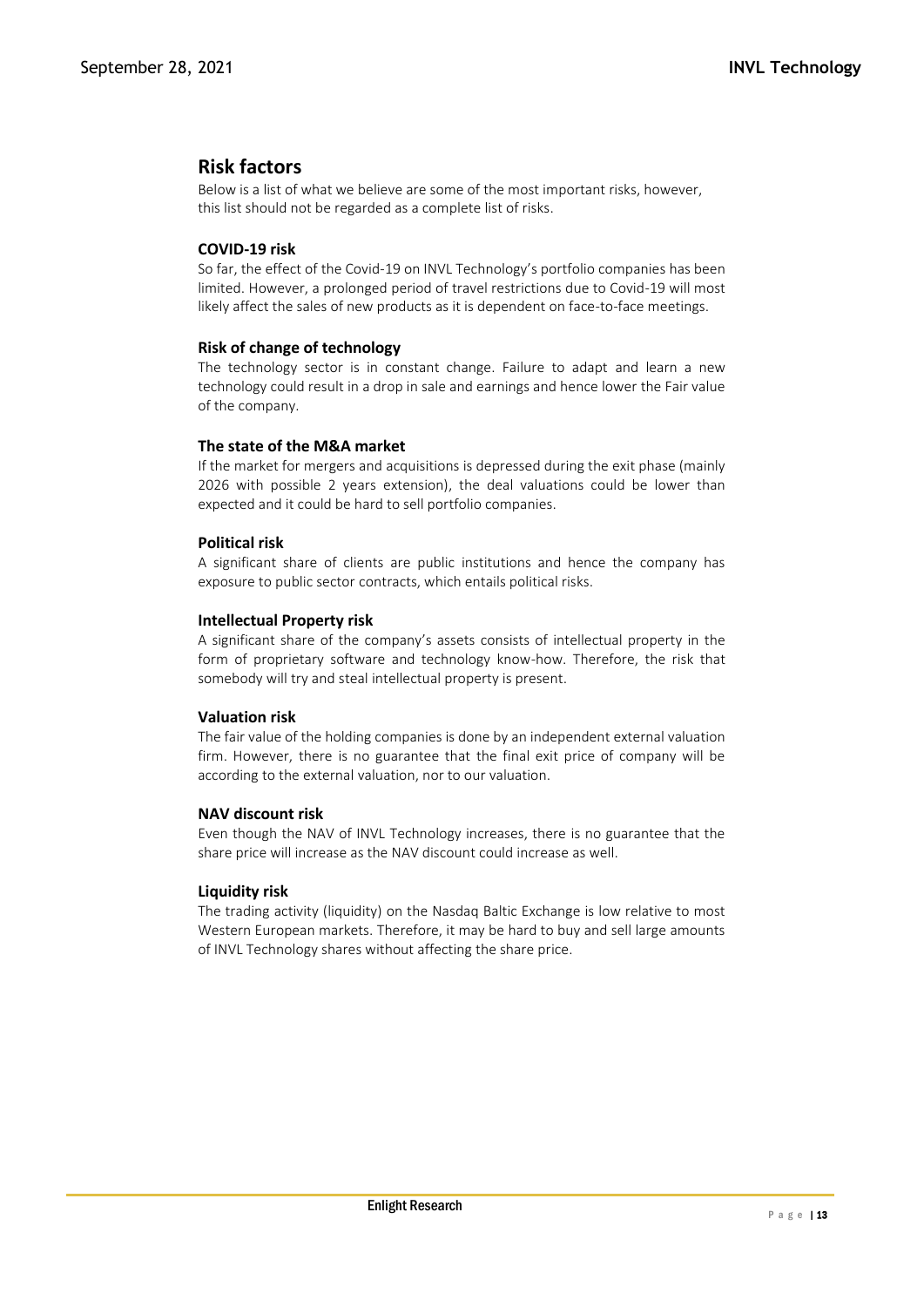| <b>Income Statement</b>                    | 2019                 | 2020                     | 2021E          | 2022E                    | 2023E                |
|--------------------------------------------|----------------------|--------------------------|----------------|--------------------------|----------------------|
| Net sales                                  | 1                    | 7                        | 6              | 9                        | 9                    |
| Total operating costs                      | $-1$                 | $-2$                     | $-2$           | $-2$                     | $-2$                 |
| EBITDA                                     | 1                    | 5                        | 3              | 7                        | 6                    |
| Depreciation                               | $\Omega$             | 0                        | 0              | 0                        | 0                    |
| Amortizations (total)                      | $\Omega$             | $\Omega$                 | 0              | $\Omega$                 | 0                    |
| Impairment charges                         | $\Omega$             | $\Omega$                 | $\Omega$       | 0                        | $\Omega$             |
| EBIT                                       | 1                    | 5                        | 3              | 7                        | 6                    |
| Associated companies'<br>profit/loss       | $\Omega$             | $\Omega$                 | $\Omega$       | $\Omega$                 | $\Omega$             |
| Net financial items                        | $\Omega$             | $\Omega$                 | $\Omega$       | $\Omega$                 | $\Omega$             |
| Exchange rate differences                  | $\Omega$             | $\Omega$                 | $\Omega$       | $\Omega$                 | $\Omega$             |
| Pre-tax profit (PTP)                       | 1                    | 5                        | 3              | 7                        | 6                    |
| Net earnings                               | 1                    | 5                        | 3              | 7                        | 6                    |
| <b>Balance Sheet</b>                       | 2019                 | 2020                     | 2021E          | 2022E                    | 2023E                |
| Assets                                     |                      |                          |                |                          |                      |
| Cash and cash equivalent                   | $\mathbf{1}$         | $\overline{2}$           | $\overline{2}$ | 6                        | 13                   |
| Receivables                                | $\Omega$             | $\Omega$                 | $\Omega$       | $\Omega$                 | $\Omega$             |
| Inventories                                | $\Omega$             | $\Omega$                 | 0              | $\Omega$                 | $\Omega$             |
| Other current assets                       | $\overline{2}$       | $\mathbf{1}$             | $\mathbf{1}$   | $\mathbf{1}$             | 1                    |
| Current assets                             | 3                    | 3                        | $\mathfrak{D}$ | 7                        | 13                   |
| Tangible assets                            | $\Omega$<br>$\Omega$ | $\Omega$<br>$\Omega$     | 0<br>0         | 0<br>$\Omega$            | $\Omega$<br>$\Omega$ |
| <b>Associated Companies</b><br>Investments | 26                   | 33                       | 38             | 38                       | 38                   |
| Goodwill                                   | $\Omega$             | $\Omega$                 | $\Omega$       | $\Omega$                 | $\Omega$             |
| O intangible rights                        | $\Omega$             | $\Omega$                 | 0              | $\Omega$                 | $\Omega$             |
| O non-current assets                       | $\Omega$             | $\Omega$                 | 0              | $\Omega$                 | $\Omega$             |
| Total non-current assets                   | 26                   | 33                       | 38             | 38                       | 38                   |
| Deferred tax assets                        | $\Omega$             | 0                        | 0              | $\Omega$                 | $\Omega$             |
| Total (assets)                             | 29                   | 35                       | 41             | 45                       | 52                   |
| Liabilities                                |                      |                          |                |                          |                      |
| Short-term debt                            | $\Omega$             | 0                        | $\overline{2}$ | 0                        | $\Omega$             |
| Non-ib current liabilities                 | 0                    | $\Omega$                 | 0              | $\Omega$                 | 0                    |
| O current liabilities                      | 0                    | 0                        | 0              | 0                        | $\Omega$             |
| <b>Current liabilities</b>                 | $\Omega$             | $\Omega$                 | $\mathfrak{D}$ | $\Omega$                 | $\Omega$             |
| Long-term debt                             | $\Omega$             | $\Omega$                 | 0              | $\Omega$                 | $\Omega$             |
| Lease liabilities                          | 0                    | $\Omega$                 | 0              | $\Omega$                 | $\Omega$             |
| O long-term liabilities                    | $\Omega$             | $\Omega$                 | 0              | $\Omega$                 | $\Omega$             |
| Convertibles                               | $\Omega$             | 0                        | $\Omega$       | 0                        | $\Omega$             |
| <b>Total Liabilities</b>                   | $\Omega$             | 0                        | $\overline{2}$ | 0                        | $\Omega$             |
| Deferred tax liabilities                   | $\Omega$             | $\Omega$                 | $\Omega$       | $\Omega$                 | $\Omega$             |
| Provisions                                 | $\Omega$             | $\overline{\phantom{a}}$ | $\mathfrak{D}$ | $\overline{\phantom{a}}$ | $\mathcal{P}$        |
| Shareholders' equity                       | 29                   | 34                       | 37             | 44                       | 50                   |
| Minority interest (BS)                     | 0                    | 0                        | 0              | $\Omega$                 | 0                    |
| Minority and equity                        | 29                   | 34                       | 37             | 44                       | 50                   |

| Capital structure          | 2019  | 2020  | 2021E   | 2022E | 2023E   |
|----------------------------|-------|-------|---------|-------|---------|
| Equity ratio               | 99.6% | 95.3% | 91.3%   | 96.3% | 96.7%   |
| Debt / Equity ratio        | 0.0%  | 0.0%  | 5.0%    | 0.0%  | 0.0%    |
| Capital invested           | 27.6  | 31.5  | 37.2    | 37.2  | 37.2    |
| Capital turnover rate      | 0.1   | 0.2   | 0.1     | 0.2   | 0.2     |
| Profitability              | 2019  | 2020  | 2021E   | 2022E | 2023E   |
| ROE %                      | 3.3%  | 15.2% | 9.6%    | 16.1% | 13.2%   |
| ROCE%                      | 3.3%  | 15.2% | 9.4%    | 15.8% | 13.2%   |
| ROC%                       | 3.6%  | 17.3% | 10.8%   | 17.5% | 16.7%   |
| EBITDA %                   | 63.7% | 69.2% | 59.0%   | 73.4% | 71.6%   |
| EBIT %                     | 63.7% | 69.2% | 59.0%   | 73.4% | 71.6%   |
| Net Margin                 | 63.7% | 69.2% | 59.0%   | 73.4% | 71.6%   |
| <b>Valuation</b>           | 2019  | 2020  | 2021E   | 2022E | 2023E   |
| EV                         | 21.0  | 23.1  | 32.4    | 25.9  | 19.7    |
| P/E                        | 24.0  | 5.3   | 9.5     | 5.0   | 5.2     |
|                            | 74.0  | 5.3   | 9.5     | 5.0   | 5.2     |
| P/E diluted<br>P/Sales     | 15.3  | 3.7   | 5.6     | 3.7   | 3.7     |
| EV/Sales                   | 14.3  | 3.4   | 5.6     | 2.9   | 2.3     |
| EV/EBITDA                  | 22.5  | 4.9   | 9.5     | 4.0   | 3.2     |
| EV/EBIT                    | 22.5  | 4.9   | 9.5     | 4.0   | 3.2     |
| P/BV                       | 0.8   | 0.8   | 0.9     | 0.7   | 0.7     |
|                            |       |       |         |       |         |
| Per share measures         | 2019  | 2020  | 2021E   | 2022E | 2023E   |
| <b>FPS</b>                 | 0.08  | 0.39  | 0.28    | 0.53  | 0.51    |
| EPS, adjusted              | 0.08  | 0.39  | 0.28    | 0.53  | 0.51    |
| <b>CEPS</b>                | 0.08  | 0.39  | 0.28    | 0.53  | 0.51    |
| Operating CF/share         | 0.05  | 0.49  | 0.28    | 0.53  | 0.51    |
| Capital empl./share        | 2.26  | 2.59  | 3.05    | 3.05  | 3.05    |
| BV/share                   | 2.38  | 2.77  | 3.05    | 3.59  | 4.09    |
| Tangible BV/share          | 2.38  | 2.77  | 3.05    | 3.59  | 4.09    |
| Div. per share             | 0.00  | 0.00  | 0.00    | 0.00  | 0.00    |
| Payout                     | 0.0%  | 0.0%  | 0.0%    | 0.0%  | 0.0%    |
| Dividend yield             | 0.0%  | 0.0%  | 0.0%    | 0.0%  | 0.0%    |
| <b>Shareholders</b>        |       |       | Capital |       | Votes   |
| <b>UAB LIB Investments</b> |       |       | 6.448   |       | 19.91%  |
| AB Invalda INVL            |       |       | 4.641   |       | 14.33%  |
| Irena Ona Miseikiene       |       |       | 3.899   |       | 12.04 % |
| AB Lietuvos draudimas      |       |       | 2.419   |       | 7.47%   |
| Kazimieras Tonkunas        |       |       | 1.797   |       | 5.55%   |
| Alvydas Banys              |       |       | 1.645   |       | 5.08%   |
|                            |       |       |         |       |         |

| Key people |                     |
|------------|---------------------|
| CEO        | Kazimieras Tonkunas |
| Chairman   | Kazimieras Tonkunas |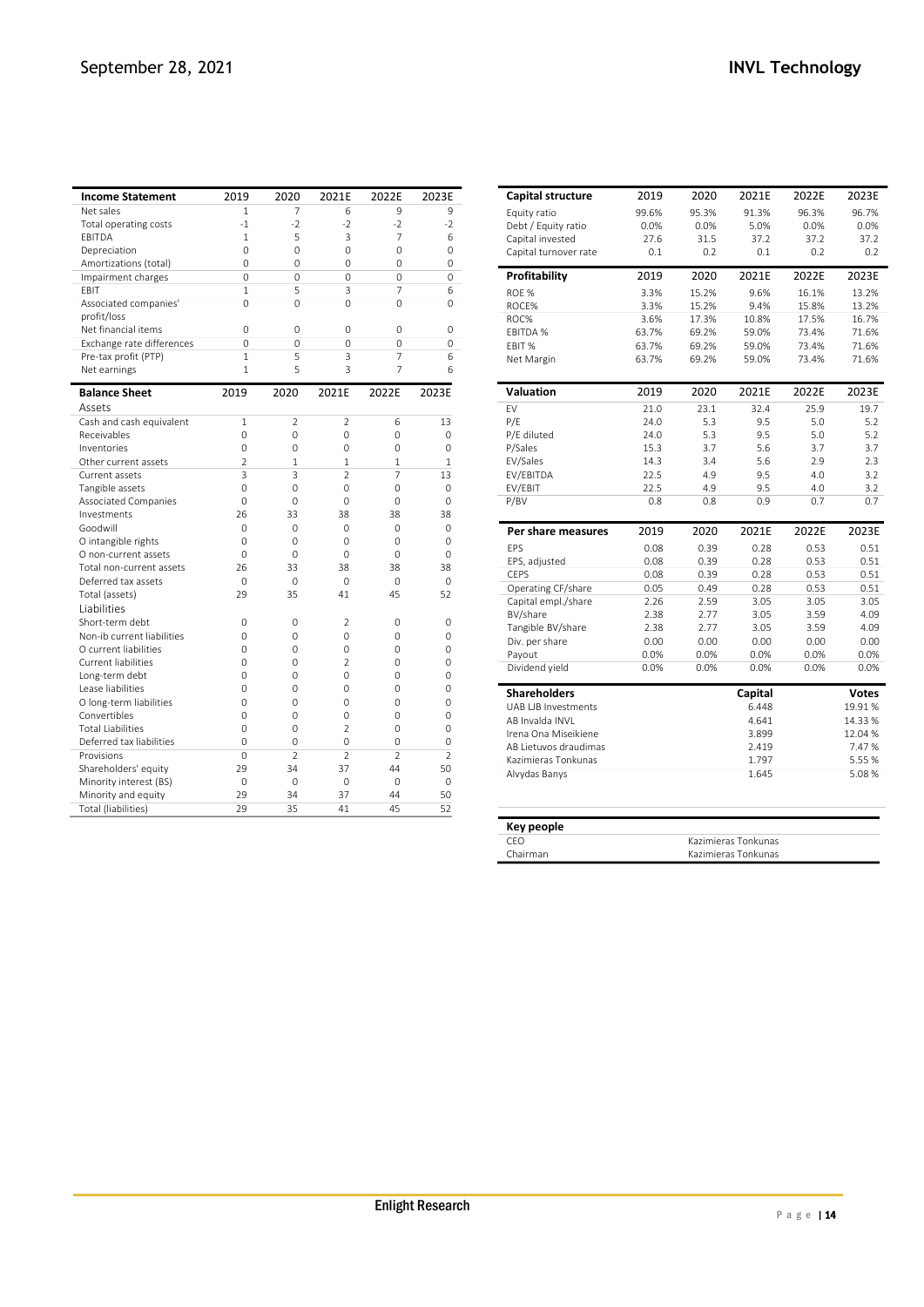| P/E                                                                                                                       | <b>EPS</b>                                                   |
|---------------------------------------------------------------------------------------------------------------------------|--------------------------------------------------------------|
| Price per share                                                                                                           |                                                              |
| Earnings per share                                                                                                        | Profit before extraordinary items and taxes - income taxes + |
|                                                                                                                           | minority interest                                            |
|                                                                                                                           | Number of shares                                             |
| <b>P/Sales</b>                                                                                                            | <b>DPS</b>                                                   |
| Market cap                                                                                                                |                                                              |
| Sales                                                                                                                     | Dividend for financial period per share                      |
|                                                                                                                           |                                                              |
| P/BV                                                                                                                      | <b>CEPS</b>                                                  |
| Price per share<br>Shareholders' equity + taxed provisions per share                                                      | Gross cash flow from operations<br>Number of shares          |
|                                                                                                                           |                                                              |
| P/CF                                                                                                                      | <b>EV/Share</b>                                              |
| Price per share                                                                                                           | Enterprise value                                             |
| Operating cash flow per share                                                                                             | Number of shares                                             |
|                                                                                                                           |                                                              |
| EV (Enterprise value)                                                                                                     | Sales/Share                                                  |
| Market cap + Net debt + Minority interest at market value - share of                                                      | Sales                                                        |
| associated companies at market value                                                                                      | Number of shares                                             |
|                                                                                                                           |                                                              |
| Net debt                                                                                                                  | <b>EBITDA/Share</b>                                          |
| Interest-bearing debt - financial assets                                                                                  |                                                              |
|                                                                                                                           | Earnings before interest, tax, depreciation and amortization |
|                                                                                                                           | Number of shares                                             |
| <b>EV/Sales</b>                                                                                                           | <b>EBIT/Share</b>                                            |
| Enterprise value                                                                                                          | Operating profit                                             |
| Sales                                                                                                                     | Number of shares                                             |
|                                                                                                                           |                                                              |
| <b>EV/EBITDA</b>                                                                                                          | <b>EAFI/Share</b>                                            |
| Enterprise value                                                                                                          | Pre-tax profit                                               |
| Earnings before interest, tax, depreciation and amortization                                                              | Number of shares                                             |
|                                                                                                                           |                                                              |
| <b>EV/EBIT</b>                                                                                                            | <b>Capital employed/Share</b>                                |
| Enterprise value                                                                                                          |                                                              |
| Operating profit                                                                                                          | Total assets - non-interest-bearing debt<br>Number of shares |
|                                                                                                                           |                                                              |
| Div yield, %                                                                                                              | <b>Total assets</b>                                          |
| Dividend per share                                                                                                        | <b>Balance sheet total</b>                                   |
| Price per share                                                                                                           |                                                              |
| Payout ratio, %                                                                                                           | Interest coverage (x)                                        |
|                                                                                                                           |                                                              |
| <b>Total dividends</b>                                                                                                    | Operating profit                                             |
| Earnings before extraordinary items and taxes - income taxes + minority interest                                          | Financial items                                              |
|                                                                                                                           |                                                              |
| Net cash/Share                                                                                                            | Asset turnover (x)                                           |
|                                                                                                                           | Turnover                                                     |
| Financial assets - interest-bearing debt                                                                                  | Balance sheet total (average)                                |
| Number of shares                                                                                                          |                                                              |
| <b>ROA, %</b>                                                                                                             |                                                              |
|                                                                                                                           | Debt/Equity, %                                               |
| Operating profit + financial income + extraordinary items                                                                 | Interest-bearing debt                                        |
| Balance sheet total - interest-free short-term debt - long-term advances                                                  | Shareholders' equity + minority interest + taxed provisions  |
| received and accounts payable (average)                                                                                   |                                                              |
| ROCE, %                                                                                                                   |                                                              |
|                                                                                                                           | Equity ratio, %                                              |
| Profit before extraordinary items + interest expenses + other financial costs                                             | Shareholders' equity + minority interest + taxed provisions  |
| Balance sheet total - non-interest-bearing debt (average)                                                                 | Total assets - interest-free loans                           |
|                                                                                                                           |                                                              |
| ROE, %                                                                                                                    | CAGR, %                                                      |
|                                                                                                                           |                                                              |
| Profit before extraordinary items - income taxes<br>Shareholders' equity + minority interest + taxed provisions (average) | Cumulative annual growth rate = Average growth rate per year |
|                                                                                                                           |                                                              |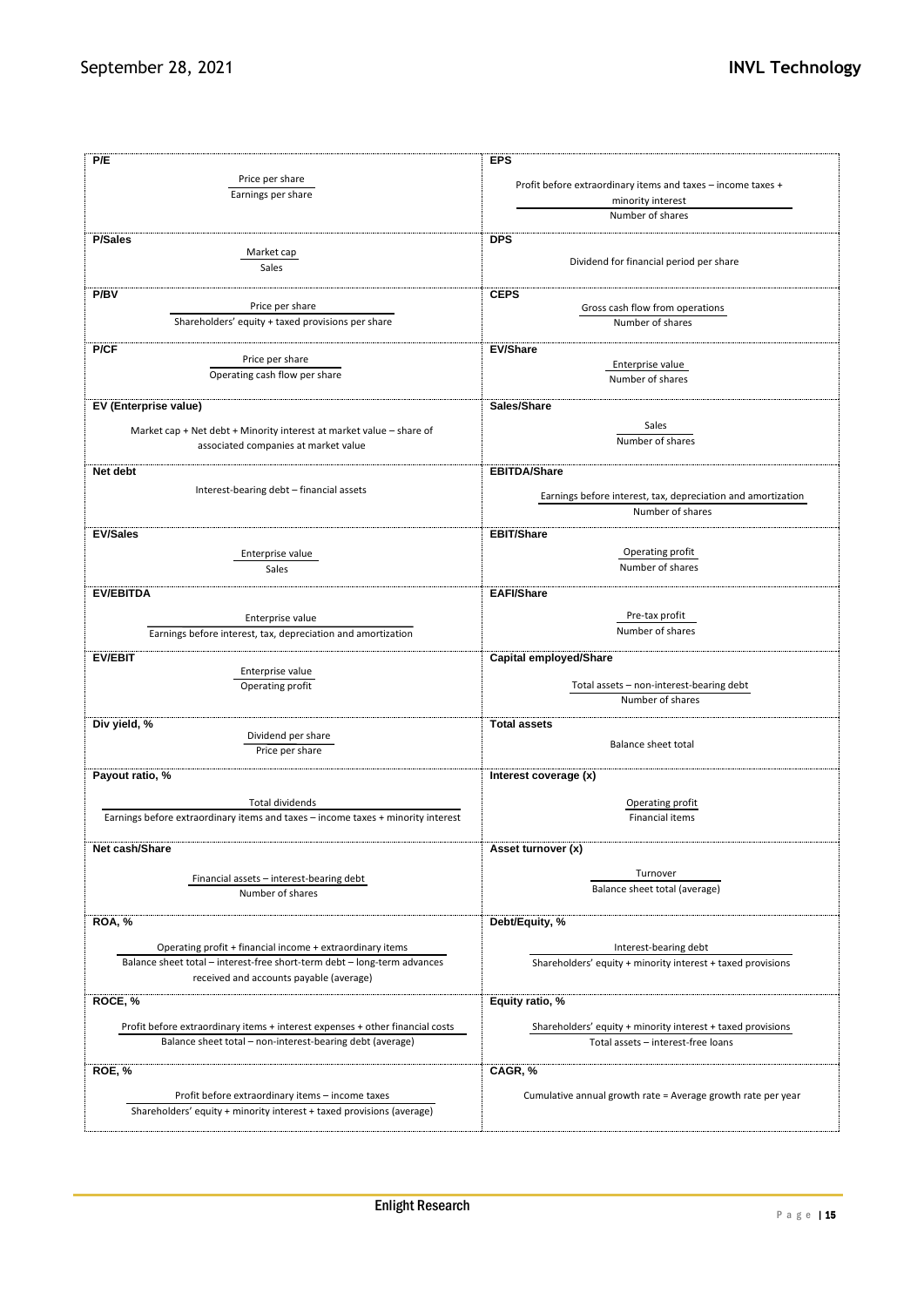### Disclaimer

Enlight Research OÜ's main valuation methods are discounted cash flow valuation and peer valuation with common multiples such as Price to Earnings, Enterprise Value to EBITDA, dividend yield etc. Aforementioned methods are used to estimate a company's fair value according to the following three scenarios: Bull (positive), Base (main scenario), and Bear (negative).

This report is commissioned by the company covered in this report which means Enlight Research OÜ receives compensation to write research on the company. The compensation is pre-determined and does not depend on the content in the report. This report is not to be considered investment research under MiFID regulations. Enlight Research OÜ does not issue investment recommendations or advice.

This report is for informational purposes only i.e. it should not be considered as an offer to sell or buy. Investors are encouraged to make their own research and not rely solely on this report when making their investment decisions. The decision to invest or not to invest is fully the responsibility of the investor i.e. Enlight Research OÜ takes no responsibility nor gives any guarantees with regards to investment decisions made by investors. Investing in equities entails risk e.g. the price of an equity decreases. Past performance is not a guarantee for future performance.

This report is based on information and sources that Enlight Research OÜ deemed to be reliable. However, Enlight Research OÜ cannot guarantee the accuracy or completeness of the information. All forward-looking statements and financial forecasts entail uncertainty and are subject to change without notice. Enlight Research OÜ accept no liability for any loss or damage resulting from the use of this report.

The analyst(s) writing this report own shares in the company in this report: Yes

The analyst(s) responsible for this report are not allowed to trade in any financial instruments of the company in this report until the report has been published, or if other conflict of interest exist e.g. advisory related.

Investors should assume that Enlight Research OÜ is seeking, or is performing, or have performed advisory services or other revenue generating services for the company in this report. An analyst's compensation is never directly related to advisory projects. An analyst working on advisory projects will be taken over the "Chinese wall" as soon as relevant regulations and/or guidelines require this.

The document may not be copied, reproduced, distributed, or published to physical or legal entities that are citizens of or domiciled in any country where relevant laws and/or regulations prohibit this.

This report may not be copied, reproduced, distributed, or published other than for personal reasons without written permission by Enlight Research OÜ. To apply for permission, send an email to below address:

ResearchTeam@enlightresearch.net

© Copyright 2019 Enlight Research OÜ